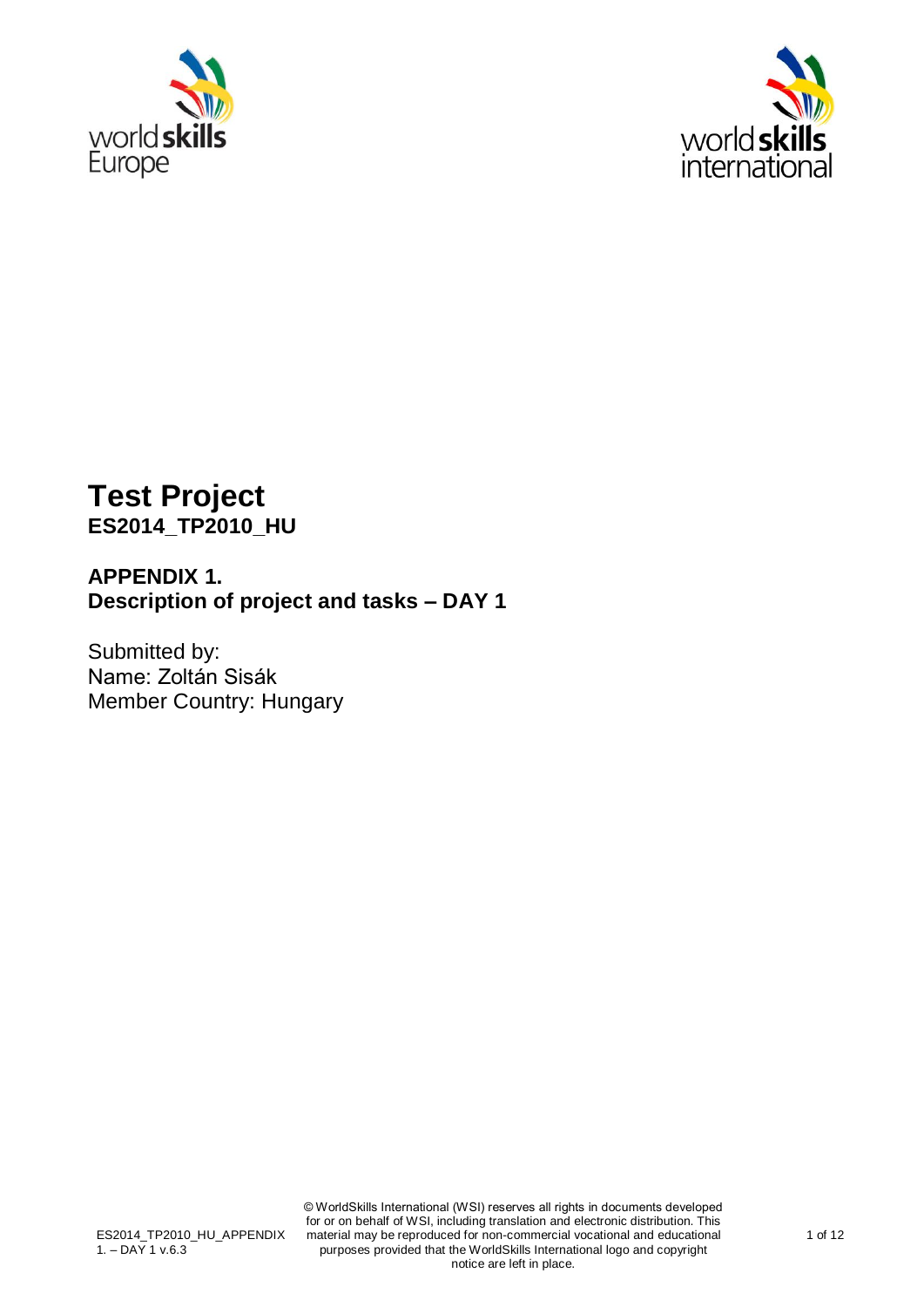



## **Table of Content**

Whenever a password is not specified, you should use **Lille2014** as password on all servers, clients and devices.

**IMPORTANT!** If you do not use the proper password, and your settings cannot be checked, you might not receive any points for your solution!

Please use the details on the topology (IP addresses, interfaces, etc.) accurately during your implementation.

The X in the IP-addresses and names represents your team-number.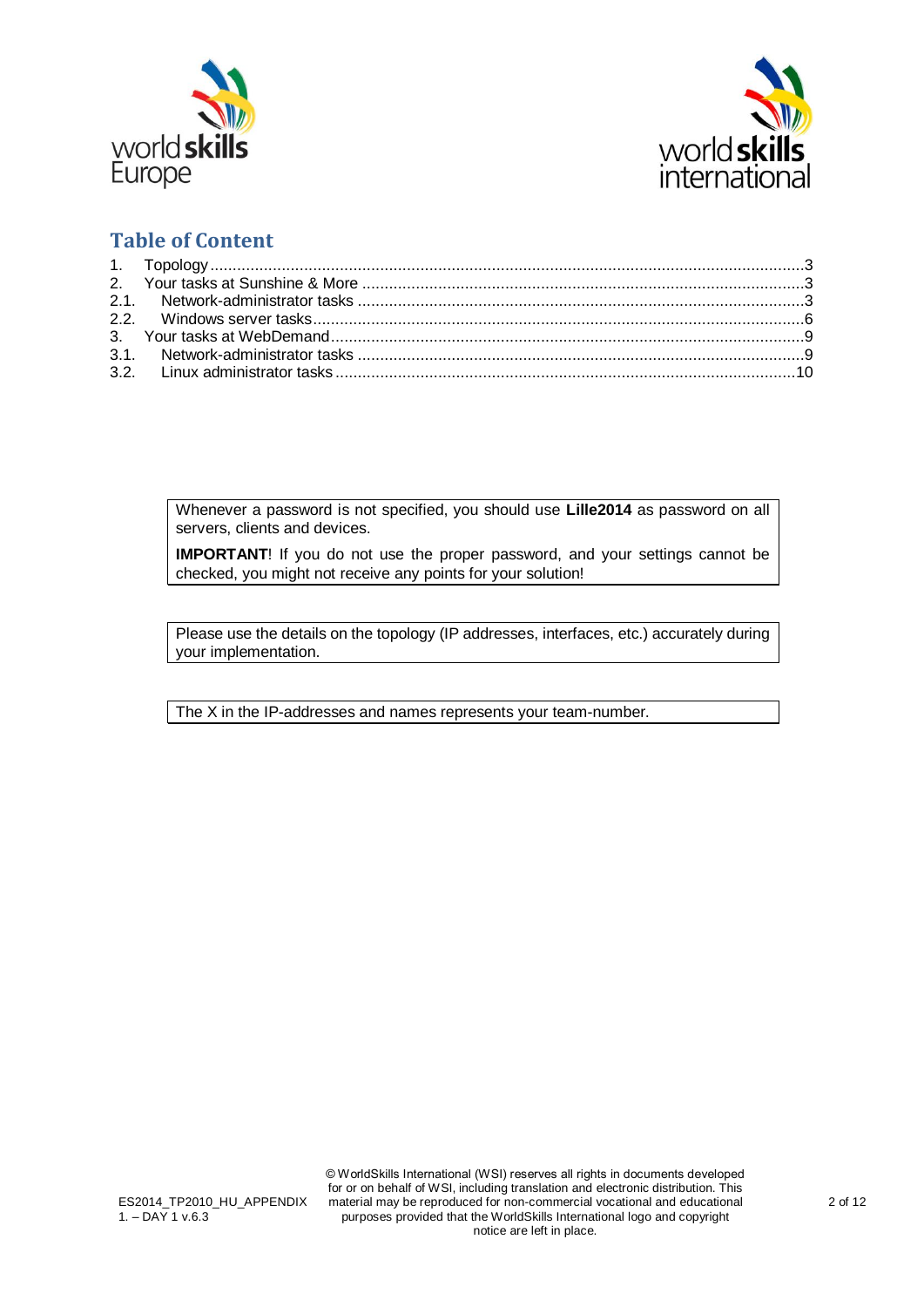



<span id="page-2-0"></span>

### <span id="page-2-1"></span>**2. YOUR TASKS AT SUNSHINE & MORE**

#### <span id="page-2-2"></span>**2.1.NETWORK-ADMINISTRATOR TASKS**

After your company was requested to build the new IT system, the topology and implementation plan were designed by the engineering group of your company. Configure the equipment according to the plan and instructions. *Note: Team member who is responsible for the network administration tasks can use SM-LT1 laptop for configuring Cisco devices via console, but SM-LT1 is also have own* 

*role in the network.*

- 1. Build the physical infrastructure of the new network of 'Sunshine & More' according to the topology design.
- 2. Connect your network to the Internet through line 1 from your ISP. The ISP provided the 80.X.128.0/28 GW: 80.X.128.1/28 IP address range for your network. (X is the number of your team)

ES2014 TP2010 HU APPENDIX  $1. -$  DAY 1 v.6.3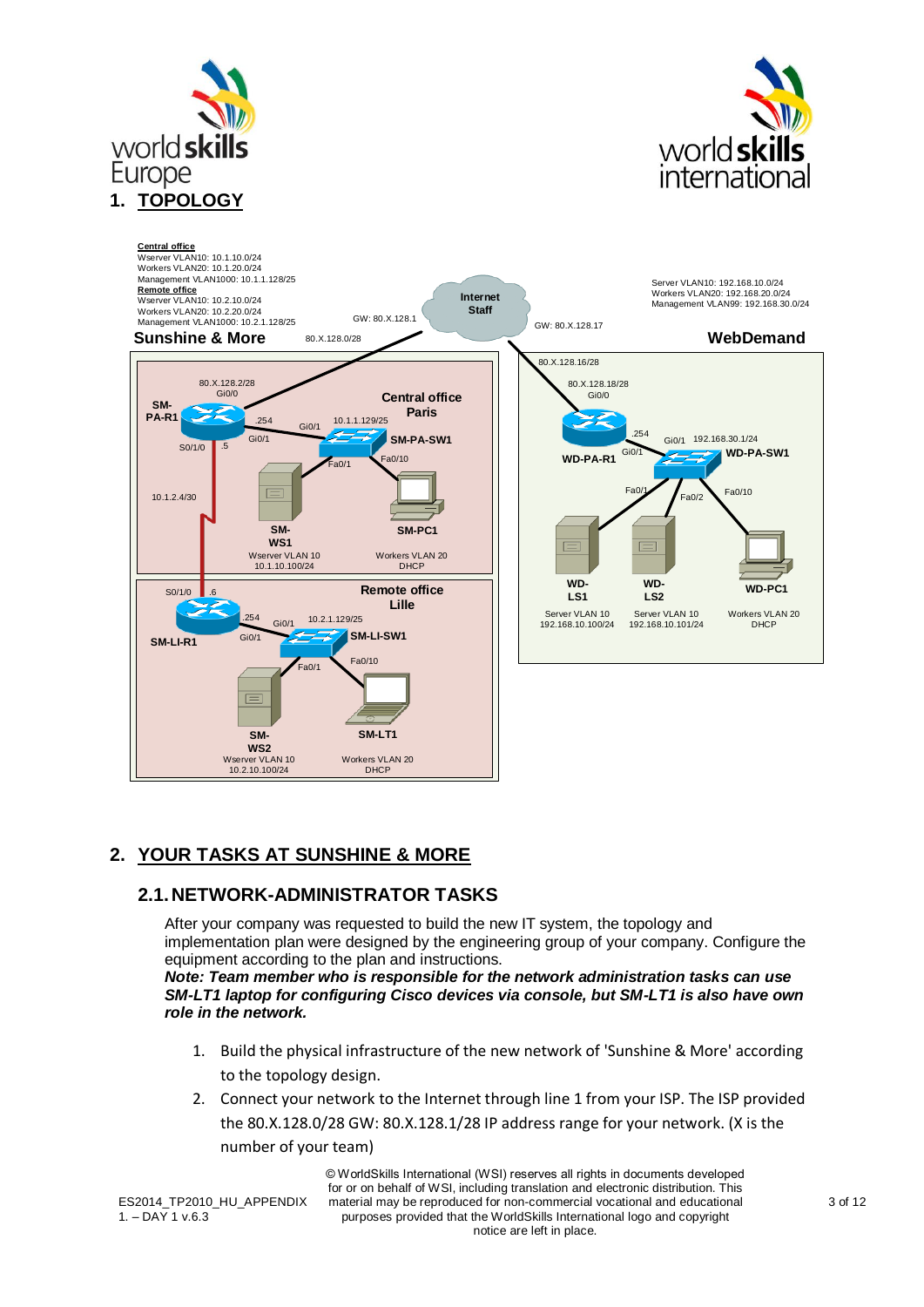



- 3. Make it possible that the 10 latest saved configuration can be reloaded on every router.
- 4. For manageability and transparency, configure the names of the devices according to the names in the topology design. Use sunshine.local as domain-name.
- 5. Create a user **SMadmin** on all devices, which should be able to login with SSH (SSHv2). To increase security, no login with telnet should be possible.
- 6. On all routers and switches set the login message to warn against unauthorized use.
- 7. Future network monitoring requires synchronization of the clocks with the Internet time-server with IP-address 85.20.12.100 on all network devices using NTP protocol with MD5 authentication. Key ID: **14**, key: **GoToLille!**
- 8. Servers and end-user machines need to be logically separated. For this purpose, create 3 VLANs in the center with the IDs and names below. You need to apply the instructions of the engineering group.
	- a. VLAN 1000, Management, IP range: 10.1.1.128/25. Assigned ports on **SM-PA-SW1:** Fa0/20-24 VLAN 10, Wserver, IP range: 10.1.10.0/24 Assigned ports on **SM-PA-SW1:** Fa0/1-9 VLAN 20, Workers, IP range: 10.1.20.0/24 Assigned ports on **SM-PA-SW1:** Fa0/10-19
- 9. In the remote office you will have to create the same three VLANs, but there the IP addressing changes in such way, that the second octet of the above addresses changes to 2:
	- a. VLAN 1000, Management, IP range: 10.2.1.128/25 Assigned ports on **SM-LI-SW2:** Fa0/20-24 VLAN 10, Wserver, IP range: 10.2.10.0/24 Assigned ports on **SM-LI-SW2:** Fa0/1-9 VLAN 20, Workers, IP range: 10.2.20.0/24 Assigned ports on **SM-LI-SW2:** Fa0/10-19
- 10. In both locations the gateway in the created VLANs should be the last address in the range.
- 11. For remote configuration the switches should uniformly have the first address in the created Management VLANs.
- 12. User machines receive addressing information from a central DHCP server running on **SM-WS1**.
- 13. The two sites are connected via leased line. On this line configure PPP protocol with CHAP authentication. Use addresses from the 10.1.2.4/30 network.
- 14. For routing between the central and remote offices use EIGRP protocol. The router-id should be the first two useable IP addresses from range 10.1.1.0/25. Ensure that the routers use unicast routing messages instead multicast messages. Routers should send out EIGRP messages only on their relevant interfaces.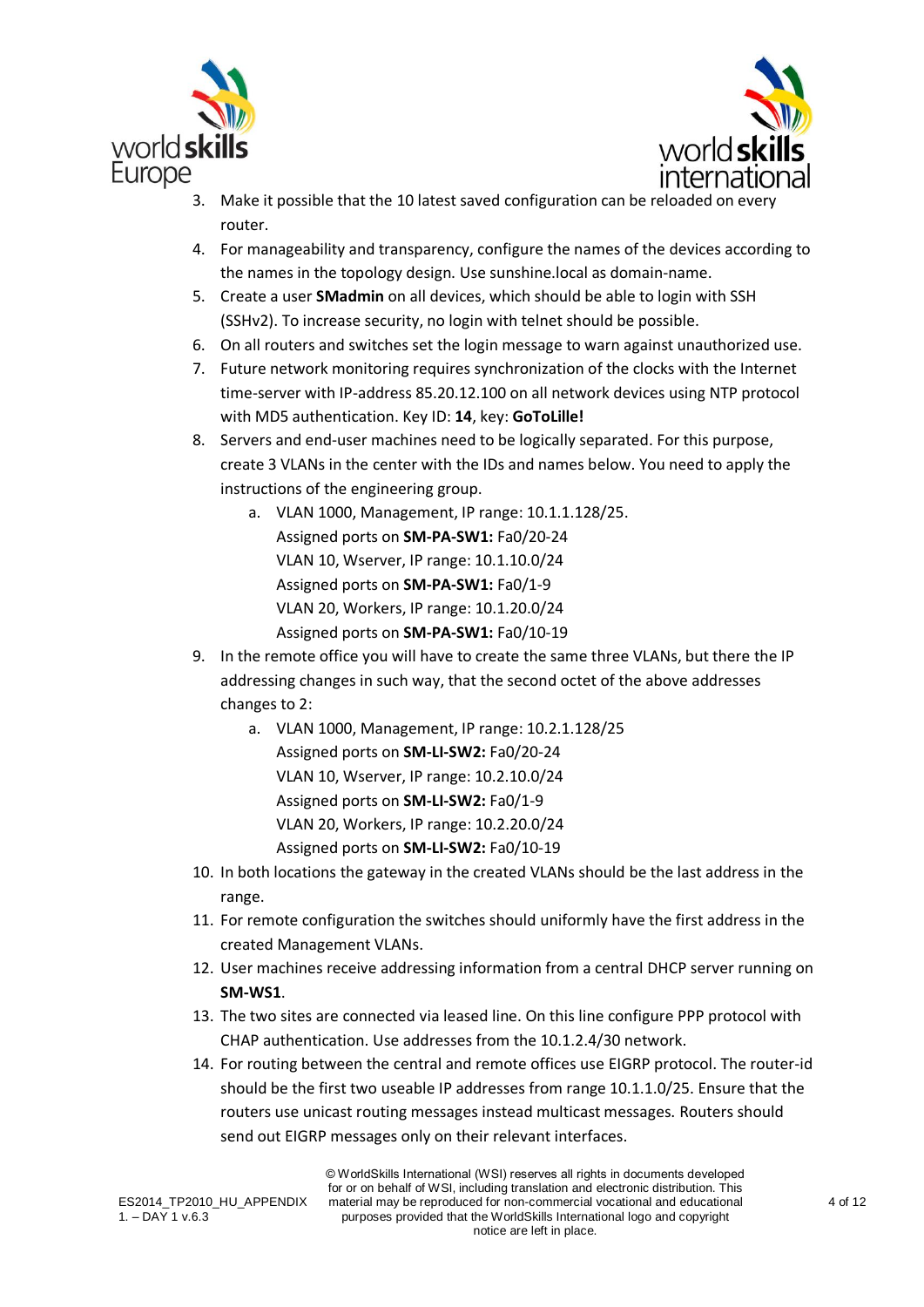



- 15. Both locations should access the Internet through router **SM-PA-R1**. Configure access by setting the default gateway to the Internet, and advertise this to the remote office.
- 16. All devices in the network should be able to access the Internet. Configure dynamic NAT with overloading using 2 free addresses from your ISP.
- 17. The leased line between the central and remote office has limited capacity, so traffic has to be limited. Solve this by blocking Web-traffic originates from remote office clients (VLAN 20) to the interval of 17 and 23 o'clock every day.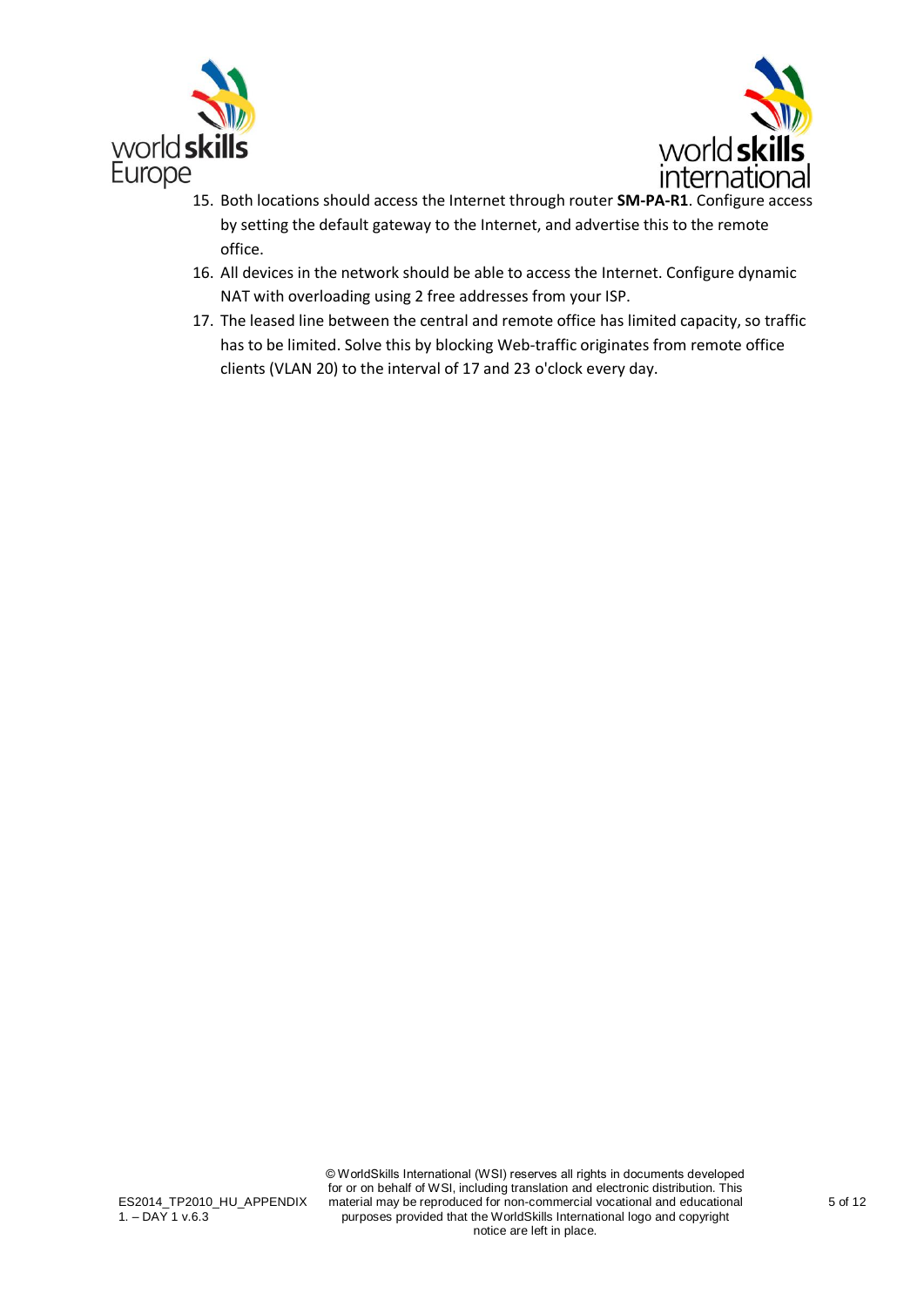



## <span id="page-5-0"></span>**2.2.WINDOWS SERVER TASKS**

- 1. On host machine Host-W you will find a virtual machine called **SM-WS1**. It is a preinstalled Windows Server 2012 R2 Standard, sealed with sysprep.
- 2. Configure the following basic setting on server **SM-WS1**:
	- a. Default keyboard setting should be 'US'.
	- b. The machine name should be according to the topology drawing.
	- c. The IPv4 address of the machine should be 10.1.10.100/24.
	- d. Install the Domain Controller role.
		- i. The domain DNS name should be **sunshine.local,** the NetBIOS name **sunshine.**
		- ii. The forest level should be the highest achievable.
		- iii. Create an AD integrated DNS service on this domain controller.
	- e. On the functioning domain controller pre-configure the remote office services:
		- i. Rename the default location to **Paris.**
			- ii. Create a second location called **Lille.**
			- iii. Configure the subnet of both locations according to the topology.
			- iv. This server should be configured for **Paris.**
	- f. Configure DNS to forward all non-resolvable requests to the DNS server of the ISP at 85.20.12.100.
	- g. Configure DHCP so that all domain clients receive the required IP settings
		- i. Parent domain: sunshine.local; DNS Server: 10.1.10.100 and 10.2.10.100; WINS: -; Scope Name: Par\_Network; Starting IP: 10.1.20.90; Ending IP: 10.1.20.99; Default gateway: 10.1.20.254; Subnet mask: 255.255.255.0; IPv6 DHCP: disabled
		- ii. Parent domain: sunshine.local; DNS Server: 10.1.10.100 and 10.2.10.100; WINS: -; Scope Name: Lil\_Network; Starting IP: 10.2.20.90; Ending IP: 10.2.20.99; Default gateway: 10.2.20.254; Subnet mask: 255.255.255.0; IPv6 DHCP: disabled
	- h. Create the following organizational units in Active Directory:

```
Corp
Corp\Office
Corp\Sales
Corp\ITAdmin
P<sub>C</sub>
```
- i. The client machines which will be joined to the domain should be placed automatically to the PC organizational unit.
- j. Create a **G\_Office**, a **G\_ITAdmin** and a **G\_Sales** security group in the corresponding OU.
- k. Create a shared folder called **Homes**. User's home directories will be placed on this share. Ensure that users can access only their own home folder.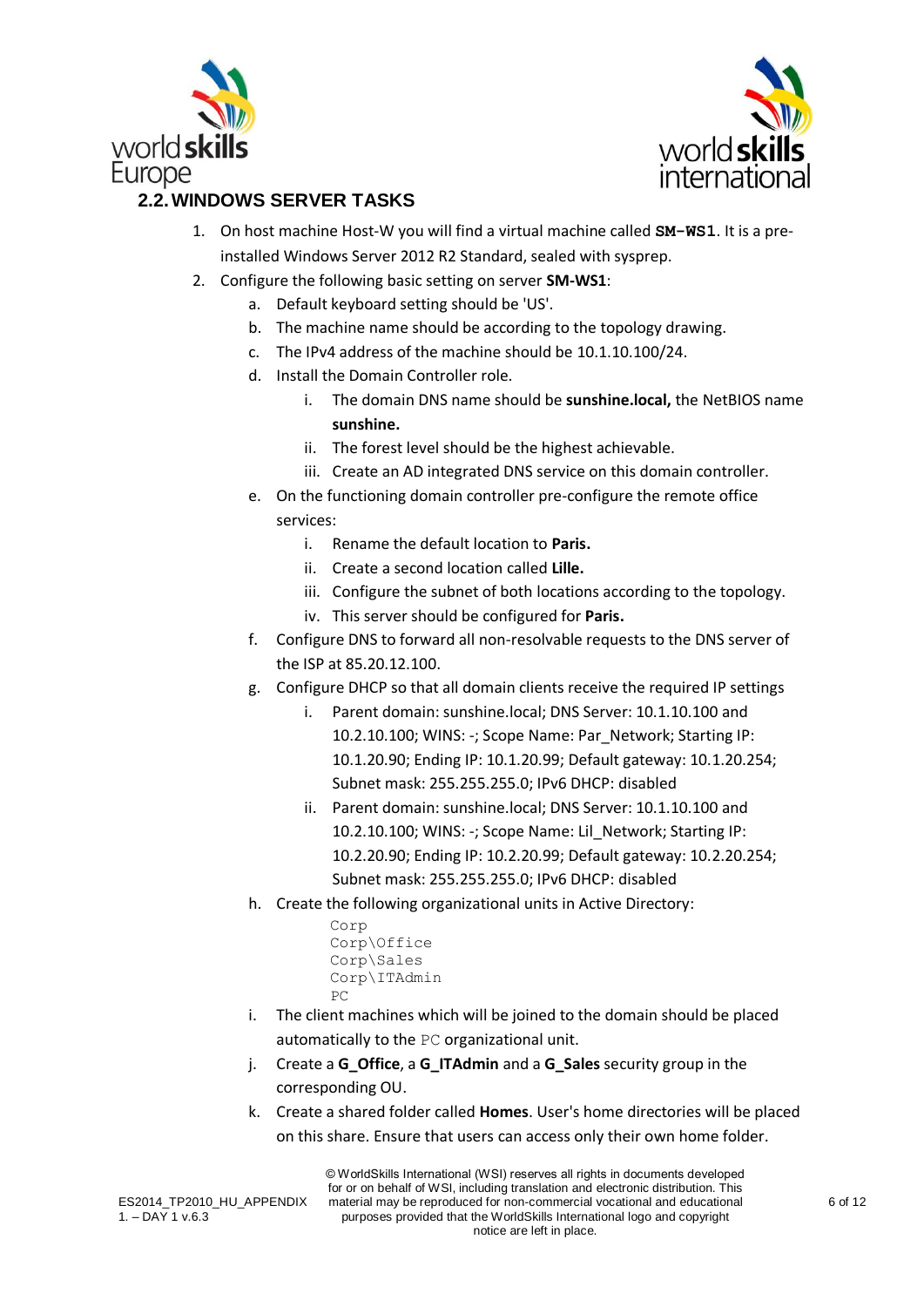



- All users should have own home directory which should be accessible using logical drive  $H$ :
- m. Create a user template with the following settings:
	- i. Name: SalesUser
	- ii. User should be disabled and password changing is not allowed.
	- iii. Group membership: **G\_Sales** group.
- n. Create user accounts **sa\_user1** and **sa\_user2** using **\_SalesUser** template. These users should belong to the **Sales** OU**.**Within the **ITAdmin** OU the following users should be created: **Cisco**, **OpenSource**, **SMAdmin**. **SMAdmin** should have Administrator rights and be member of the Enterprise Admins group. The **Cisco** and **OpenSource** users should be members of the **G\_ITAdmin** group. The **Cisco** user should be delegated to the **Sales** OU in such way, that he has rights to add users and groups, and modify and delete those.
- o. Create user accounts **of\_user**. This user should belong to the **Office** OU**.**
- p. **sa\_user2** is only allowed to login between 8.00-14.00 o'clock Monday till Saturday.
- q. For all users and computers configure the setting not to show the last logged in user.
- r. The special group policies below should be assigned to the proper OU:
	- i. GPO name: **Office GPO**; limitation: not allowed to change lock screen.
	- ii. GPO name: **Sales GPO**

policy: users should not have access to the registry, and are not allowed to access the command line.

- iii. GPO name: **Laptops** policy: on all laptop computers (include laptops which joining to domain at the future) not allowed to change desktop background.
- iv. GPO name: **Local admin** policy: members of **G\_ITAdmin** group should have local administrator rights when login to an existing domain client computer.
- 3. On **SM-WS1** install the Active Directory Certificate Services role.
	- a. Let the server type be Enterprise Root CA.
	- b. The CA server name should be SunshineCA, and valid for 10 years.
- 4. The **SM-PC1** should be configured according to the instructions below:
	- a. Create a user called **Admin**.
	- b. Configure the client to gain IPv4 settings from a DHCP server.
	- c. Join the client to the domain.
	- d. Move **SM-PC1** manually to the **Office** OU.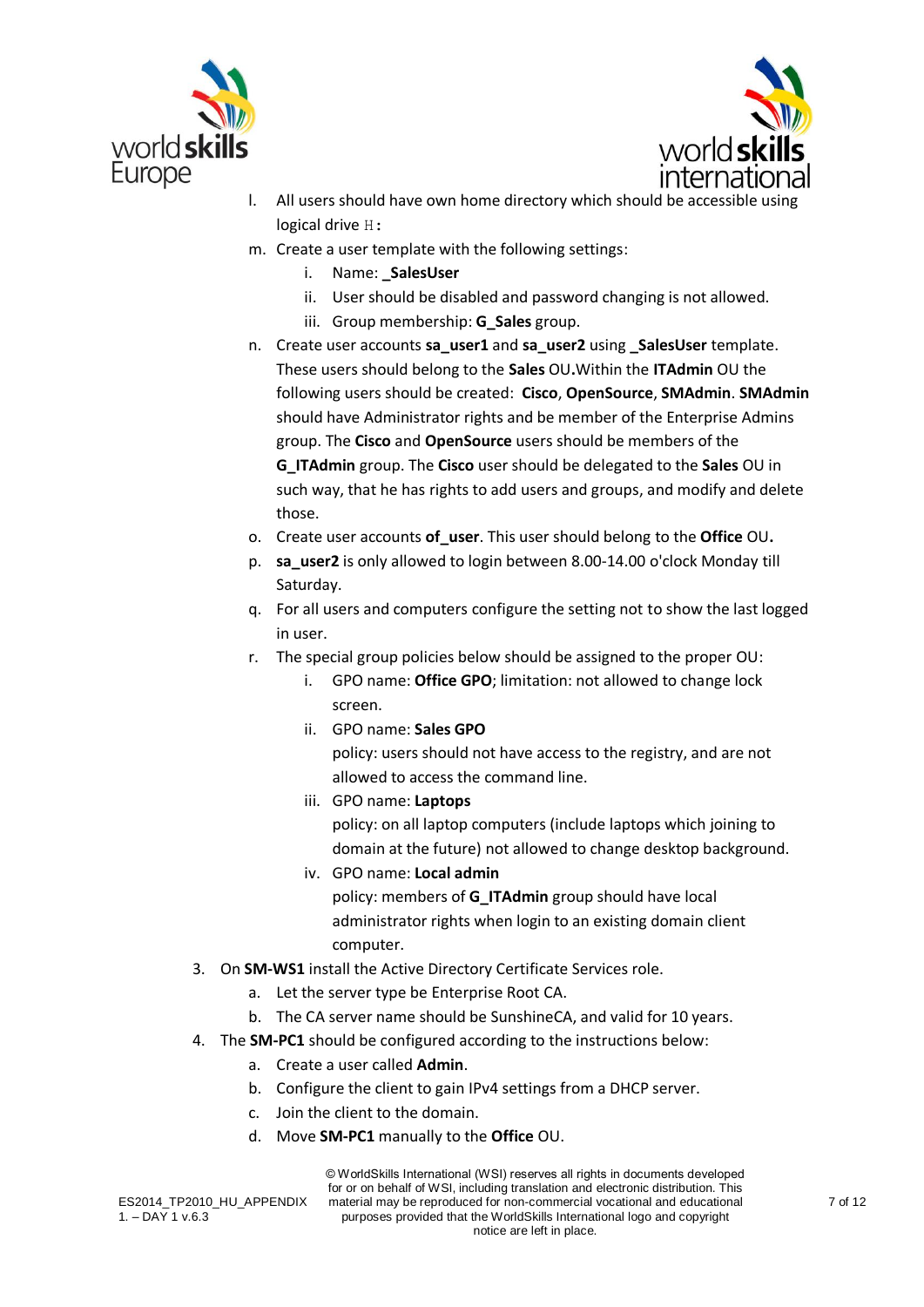



- e. Download and install RSAT (Remote Server Administration Tools) from *http://www.rsat.com* and enable the Server Manager MMC on the client machine. Allow remote Server Manager access on **SM-WS1**.
- 5. On host machine **Host-W** you will find a virtual machine called **SM-WS2**. It is a preinstalled Windows Server 2012 R2 Standard, sealed with sysprep. Configure the following basic setting on server **SM-WS2**:
	- a. The IPv4 address should be 10.2.10.100/24.
	- b. Join this server to the domain.
	- c. Install the directory services role.
		- i. The server should be a DC for the existing domain.
		- ii. The server belongs to the Lille site.
		- iii. There should be a GC and a DNS server on this machine.
		- iv. Synchronization interval on the site link should be 15 minutes.
	- d. Install and configure DHCP services on **SM-WS2**, so if **SM-WS1** fails **SM-WS2** should take its place and provide IP addresses for the clients. 10% of the address pool is reserved for **SM-WS2**.
- 6. The **SM-LT1** laptop should be configured with the following settings:
	- a. Configure the client to gain IPv4 settings from a DHCP server.
	- b. Join the client to the domain.
- 7. On both servers you have to create a new virtual harddrive with size of . Create a partition using the whole disk space and assign drive letter  $K:$  to this partition.
- 8. Install the Windows Server Backup service on both servers.
- 9. Configure timed backup:
	- a. Every day at 6:00 and 22:00 o'clock backup should start.
	- b. Make a backup of system state and the  $C: \big\setminus \text{Users} \setminus \text{folder only.}$
	- c. Backup should be stored on drive  $K:$ .
	- d. With the settings of the timed backup, create a backup now at once on both servers.

*Attention! This backup could take up to 25-30 minutes!*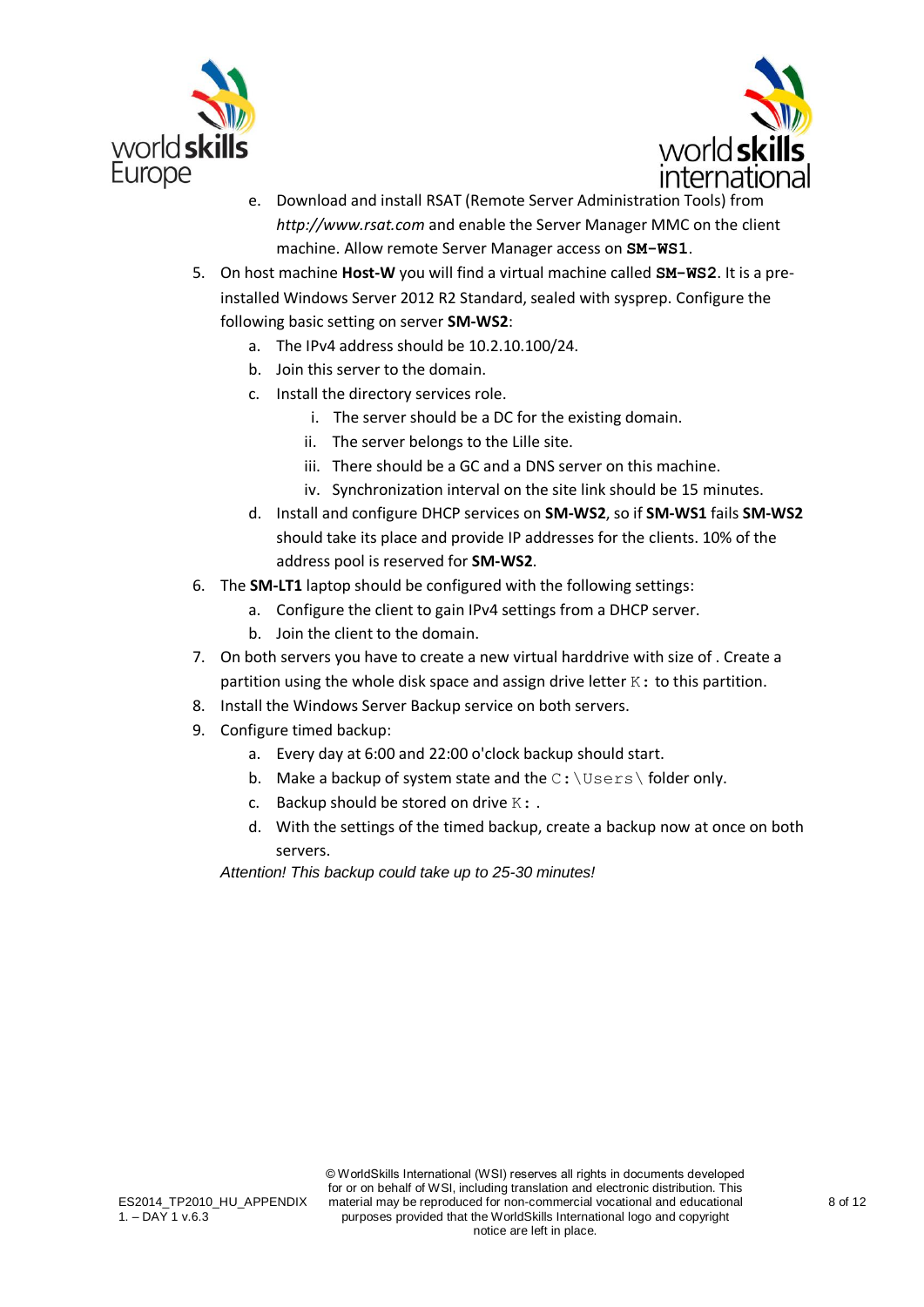



#### <span id="page-8-1"></span><span id="page-8-0"></span>**3.1.NETWORK-ADMINISTRATOR TASKS**

After your company was requested to build the new IT system for 'WebDemand', the topology and plan were designed, complete with the necessary instructions to configure the network. Configure the equipment according to the plan and instructions from the engineering group.

- 1. Build the physical infrastructure of the new network of 'WebDemand' according to the topology design.
- 2. Connect your network to the Internet through line 2 from your ISP. The ISP provided the 80.X.128.16/28 GW: 80.X.128.17/28 IP address range for your network
- 3. For manageability and transparency, configure the names of the devices according to the names in the topology design. Use webdemand.fr as domain-name.
- 4. Create a user **WDadmin** on all devices, which should be able to login with SSH (SSHv2). To increase security, no login with telnet should be possible!
- 5. On all routers and switches used, set the login message to warn against unauthorized use.
- 6. Future network monitoring requires synchronization of the clocks with the Internet time-server with IP-address 85.20.12.100 on all network devices using the NTP protocol with MD5 authentication. Key ID: **14**, key: **GoToLille!**
- 7. Servers and end-user machines need to be logically separated. For this purpose, create 3 VLANs in the center with the IDs and names below. You need to apply the instructions of the engineering group.
	- a. VLAN 99, Management, IP range: 192.168.30.0/24 Assigned ports on **WD-PA-SW1:** Fa0/20-24
	- b. VLAN 10, Server, IP range: 192.168.10.0/24 Assigned ports on **WD-PA-SW1:** Fa0/1-9
	- c. VLAN 20, Workers, IP range: 192.168.20.0/24 Assigned ports on **WD-PA-SW1:** Fa0/10-19
- 8. In both locations the gateway in the created VLANs should be the last address in the range.
- 9. For remote configuration the switches should uniformly have the first address in the created Management VLANs.
- 10. User machines receive addressing information from a DHCP server. Make it possible, that the workstations in the Workers VLAN-ban receive information from the DHCPserver.
- 11. Ensure internet access for all devices on the network using dynamic NAT with overloading on the outgoing interface.
- 12. The web-site *www.webdemandX.hu* of the company should be accessible from the outside on the last IP-address received from the ISP.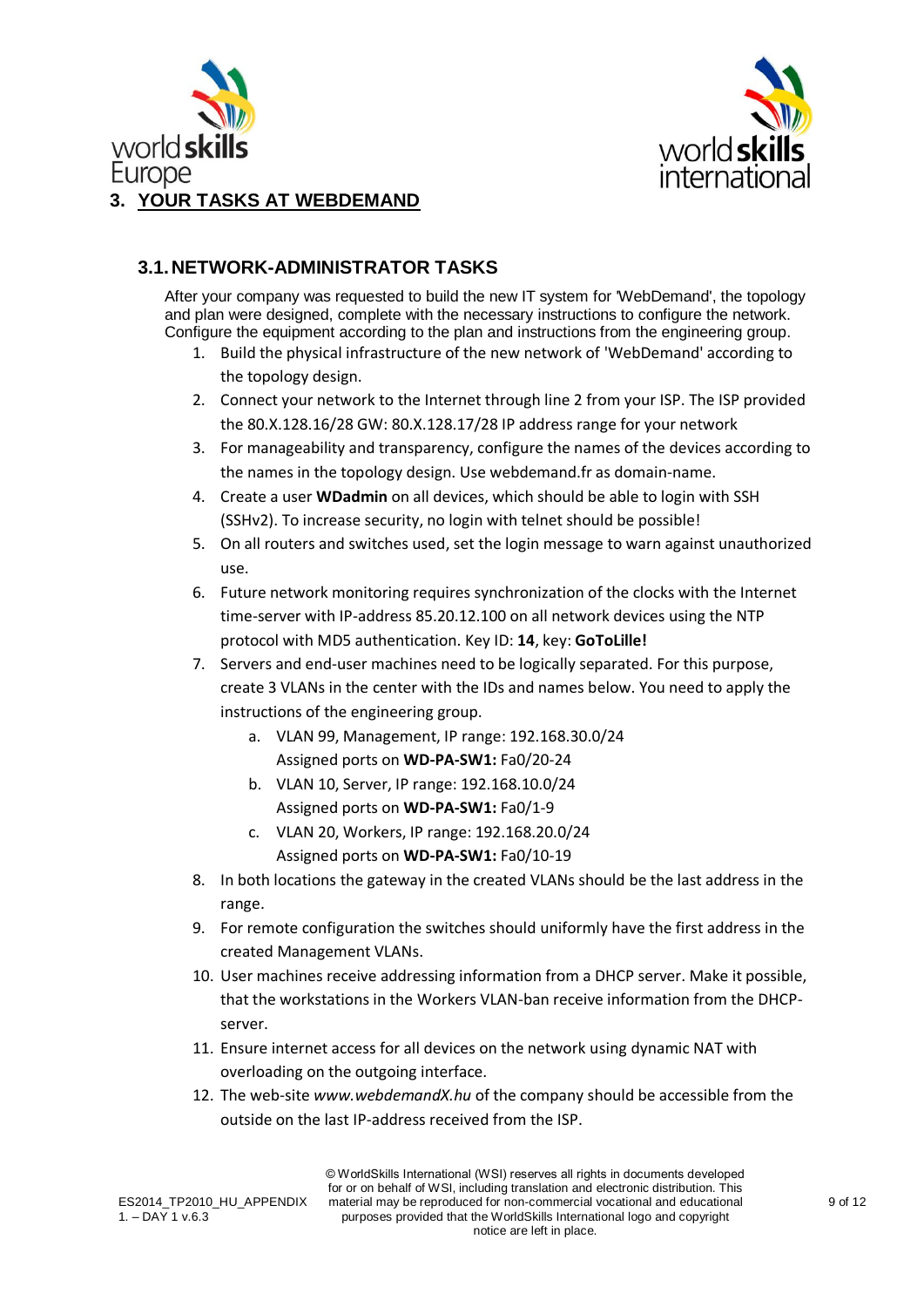



## <span id="page-9-0"></span>**3.2.LINUX ADMINISTRATOR TASKS**

*You find all Debian DVD ISOs on [www.debian.org](http://www.debian.org/) website.*

- 1. On host machine **Host-L** you will find two virtual machines called **WD-LS1** as **WD-LS2**. Install Debian on both of them. The required user should be **wdadmin**.
- 2. **WD-LS1** has 3 disks of 125GB each. Partitioning should be as follows:
	- a. Create two RAID1 and one RAID5 arrays in software.
	- b. Except for the SWAP-partition all partitions should use the EXT4 file system.
	- c. In the RAID1 arrays one of the disks should be in standby mode.
	- d. One of the RAID1 arrays will be used for the root partition and should be 20 GB. The other array will be used for the SWAP partition and should be 5 GB.
	- e. The remaining 100GB per disk should become a RAID5 array with LVM. Create a layout as follows:
		- i. temp (20 GB) /tmp
		- ii. var (20 GB) /var
		- iii. home (40 GB) /home
		- iv. remaining space remains empty
- 3. Set **WD-LS1** IP address to 192.168.10.100/24. The server should serve as a DHCP server for the company's client and server VLAN.
	- a. For the workers VLAN, the first available IP address should be 192.168.20.10, the last 192.168.20.19. Netmask 255.255.255.0 and DNS server **WD-LS1**.
	- b. For the server VLAN, the first available IP address should be 192.168.10.10, the last 192.168.10.19. Netmask 255.255.255.0 and DNS server **WD-LS1**.
	- c. In the Server VLAN one specific device should get a predefined IP by DHCP. IP: 192.168.10.9, MAC: C8-CB-B8-C2-EF-33
- 4. **WD-LS1** also serves as a DNS server for the equipment and services of the client. The DNS uses the server at 85.20.12.100 provided by the ISP for resolution of external addresses. The domain name of the company is **webdemand.corp**. Add all servers and network devices and all future DNS names required for services.
- 5. Create a Certificate Authority with **SM-WS1** certificated root key, in directory /etc/ssl/CA under the common name **WebDemandCA**. Install **SM-WS1** root certificate as trusted CA certificate on all linux machines.
- 6. On **WD-LS1** install Apache2 web server with the following settings:
	- a. The web server should provide the following services depending on where the request came from. The wwwroot directory is at the path specified between brackets.
		- i. The intranet at *intranet.webdemand.corp* (/www/intranet) can only be accessed from the Workers VLAN. Request from other ranges should result a 'Forbidden' response from the web server.
		- ii. The site *www.webdemandX.hu* (/www/external) serves requests from external sources from the internet. This should be the default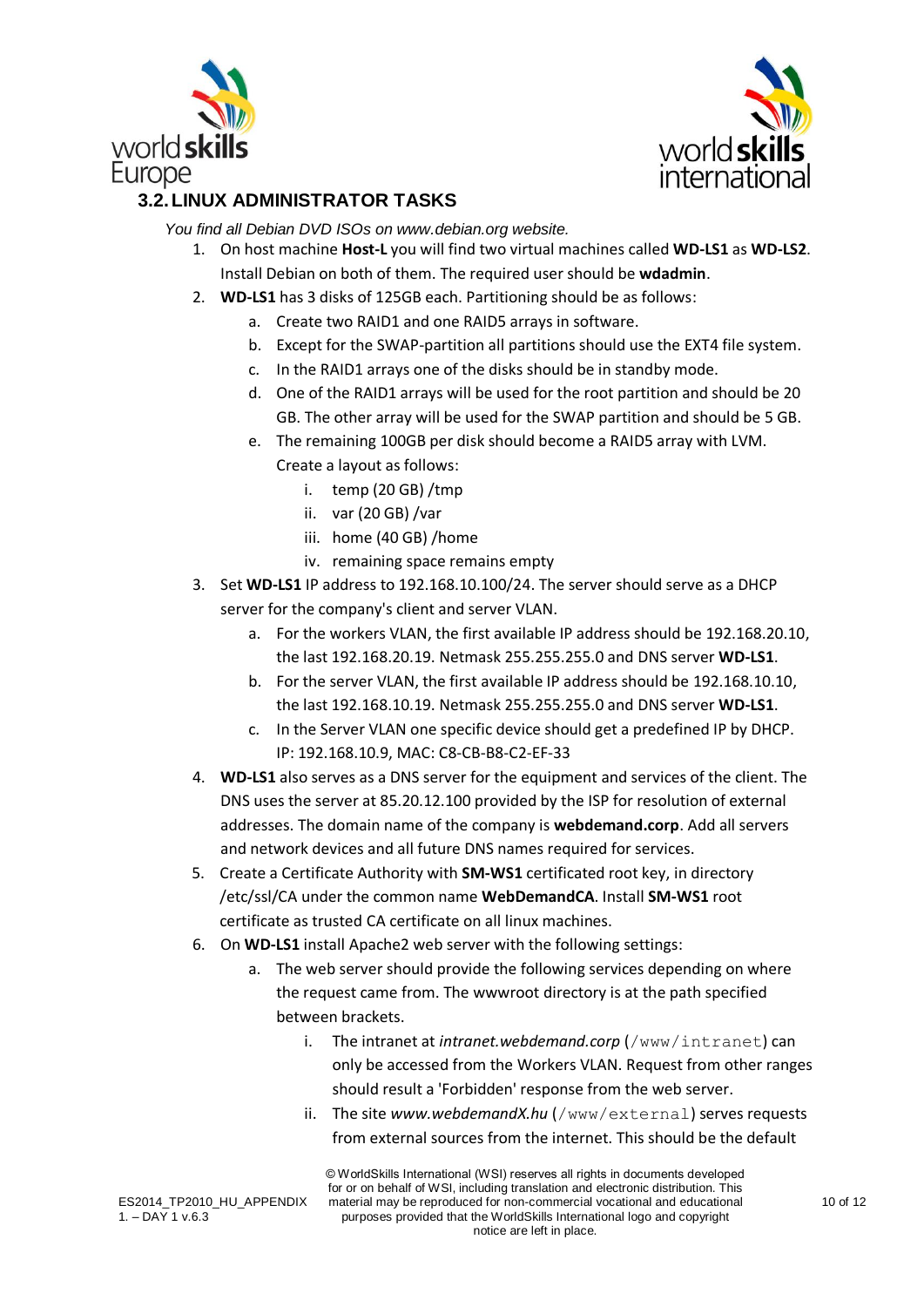



site on the server. Add the name *www.webdemandX.hu* to your DNS server as well.

- b. For each web site create a homepage identifying the site. (e.g.: the site *intranet.webdemand.corp* receives us with "Welcome to the company's Intranet Site!").
- c. Because of confidential documents on the web sites configure all sites to use HTTPS as well. For this task, create new server certificate with the previously created (linux) CA. Ensure all computer in the company network (with any operating system) verify this certificate successfully (without showing security warning message) on all website.
- 7. On host machine **Host-L** you will find an additional virtual machine called **WD-PC1**. **WD-PC1** serves as a testing client for all internal services of the company. On the client a basic Debian system is pre-installed; your task is to install Gnome graphical interface and the necessary applications for testing. Following settings should be considered when configuring the client:
	- a. The created user during the installation is **projectuser1**.
	- b. The machine should receive network address from DHCP.
- 8. When installing **WD-LS2** server, you do not have to use the RAID and volume parameters of **WD-LS1**! Create a 95GB root partition and a 5GB SWAP partition. Hostname should be **WD-LS2**, the IP address 192.168.10.101/24.
- 9. Create the following users on server **WD-LS2**: **webadmin**, **admin**, **projectuser1**, **projectuser2**.
- 10. On **WD-LS2** configure the following shares and rights using SAMBA service:
	- a. The name of the usergroup should be **WEBDEMAND.**
	- b. Create and share the /project and /www directories.
	- c. User **projectuser1** should be granted full access to /project. User **webadmin** should get read-only access.
	- d. Only user **webadmin** has access to /www, with full rights.
- 11. Server **WD-LS2** provides internal email for the company users using IMAP and SMTP protocols.
- 12. For easy access to the company's email install and configure the Squirrelmail webbased client. The application should be accessible on *webmail.webdemand.corp*, only with secured (HTTPS) connection. Use the CA on **WD-LS1** to create certificates. The email-address format should be *username@webdemand.corp*. Ensure, that the users on **WD-LS2** (**webadmin, admin, projectuser1, projectuser2**) can email each other using the web-interface. As proof, user **webadmin** should send a short email to all other users.
- 13. Install Icedove or Thunderbird e-mail client on **WD-PC1** and configure for **projectuser1** to have access to his e-mail box.